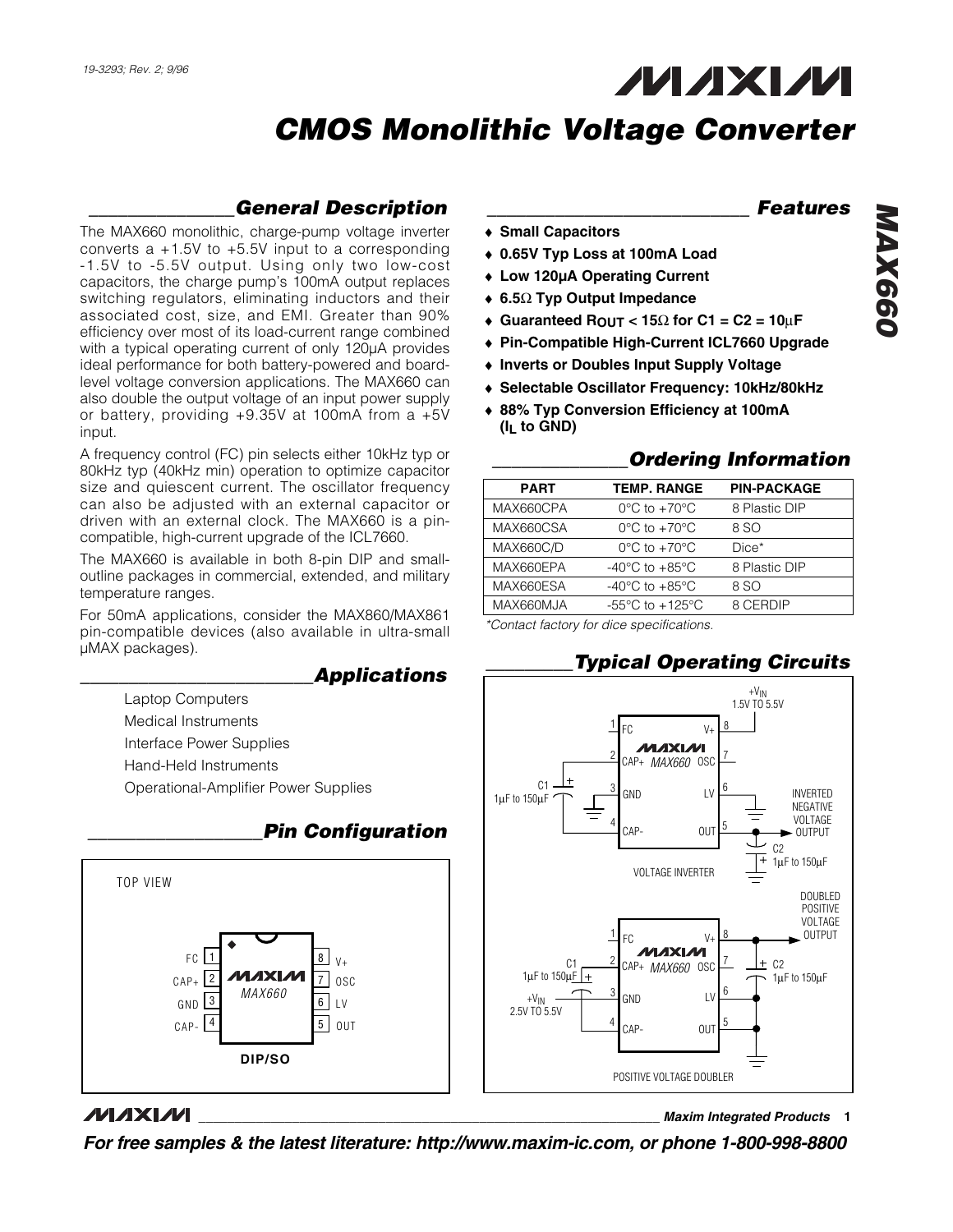#### **ABSOLUTE MAXIMUM RATINGS**

| Supply Voltage (V+ to GND, or GND to OUT)+6V          |
|-------------------------------------------------------|
|                                                       |
| FC and OSC Input VoltagesThe least negative of        |
| (OUT - 0.3V) or $(V + -6V)$ to $(V + + 0.3V)$         |
| OUT and V+ Continuous Output Current120mA             |
| Output Short-Circuit Duration to GND (Note 1) 1sec    |
| Continuous Power Dissipation ( $T_A = +70^{\circ}C$ ) |
| Plastic DIP (derate 9.09mW/°C above + 70°C) 727mW     |
| SO (derate 5.88mW/°C above +70°C)471mW                |
| CERDIP (derate 8.00mW/°C above +70°C)640mW            |

Operating Temperature Ranges

| Lead Temperature (soldering, 10sec) +300°C |  |
|--------------------------------------------|--|

**Note 1:** OUT may be shorted to GND for 1sec without damage, but shorting OUT to V+ may damage the device and should be avoided. Also, for temperatures above +85°C, OUT must not be shorted to GND or V+, even instantaneously, or device damage may result.

*Stresses beyond those listed under "Absolute Maximum Ratings" may cause permanent damage to the device. These are stress ratings only, and functional operation of the device at these or any other conditions beyond those indicated in the operational sections of the specifications is not implied. Exposure to absolute maximum rating conditions for extended periods may affect device reliability.*

#### **ELECTRICAL CHARACTERISTICS**

(V+ = 5V, C1 = C2 = 150µF, test circuit of Figure 1, FC = open,  $T_A = T_{MIN}$  to  $T_{MAX}$ , unless otherwise noted.) (Note 2)

| <b>PARAMETER</b>                 |                                                      |                                                                                      | <b>MIN</b> | <b>TYP</b> | <b>MAX</b> | <b>UNITS</b> |  |
|----------------------------------|------------------------------------------------------|--------------------------------------------------------------------------------------|------------|------------|------------|--------------|--|
|                                  |                                                      | Inverter, $LV = open$                                                                | 3.0        |            | 5.5        |              |  |
| Operating Supply Voltage         | $R_1 = 1k\Omega$                                     | Inverter, $LV = GND$                                                                 | 1.5        |            | 5.5        | V            |  |
|                                  |                                                      | Doubler, $LV = OUT$                                                                  | 2.5        |            | 5.5        |              |  |
|                                  | No load                                              | $FC = open, LV = open$                                                               |            | 0.12       | 0.5        |              |  |
| <b>Supply Current</b>            |                                                      | $FC = V+$ , $LV = open$                                                              |            |            | 3          | mA           |  |
| Output Current                   | $T_A \leq +85^{\circ}C$ , OUT more negative than -4V |                                                                                      | 100        |            |            | mA           |  |
|                                  | $T_A > +85^{\circ}$ C, OUT more negative than -3.8V  |                                                                                      |            |            |            |              |  |
|                                  |                                                      | $T_A \leq +85^{\circ}$ C, C1 = C2 = 10µF, FC = V+ (Note 4)                           |            |            | 15         |              |  |
| Output Resistance (Note 3)       |                                                      | $I_L = 100 \text{mA}$   T <sub>A</sub> $\leq +85^{\circ} \text{C}$ , C1 = C2 = 150µF |            | 6.5        | 10.0       | $\Omega$     |  |
|                                  |                                                      | $T_A \leq +85^{\circ}$ C                                                             |            |            | 12         |              |  |
| Oscillator Frequency             | $FC = open$                                          |                                                                                      | 5          | 10         |            | kHz          |  |
|                                  | $FC = V +$                                           |                                                                                      | 40         | 80         |            |              |  |
| <b>OSC Input Current</b>         | $FC = open$                                          |                                                                                      |            | ±1         |            |              |  |
|                                  | $FC = V +$                                           |                                                                                      |            | ±8         |            | μA           |  |
|                                  |                                                      | $R_1 = 1k\Omega$ connected between V+ and OUT                                        | 96         | 98         |            |              |  |
| Power Efficiency                 | $R_{L}$ = 500 $\Omega$ connected between OUT and GND |                                                                                      | 92         | 96         |            | %            |  |
|                                  | $I_L = 100 \text{mA}$ to GND                         |                                                                                      |            | 88         |            |              |  |
| Voltage-Conversion<br>Efficiency | No load                                              |                                                                                      | 99.00      | 99.96      |            | %            |  |

**Note 2:** In the test circuit, capacitors C1 and C2 are 150µF, 0.2Ω maximum ESR, aluminum electrolytics.

Capacitors with higher ESR may reduce output voltage and efficiency. See *Capacitor Selection* section.

**Note 3:** Specified output resistance is a combination of internal switch resistance and capacitor ESR. See *Capacitor Selection* section.

**Note 4:** The ESR of C1 =  $C2 \le 0.5\Omega$ . Guaranteed by correlation, not production tested.

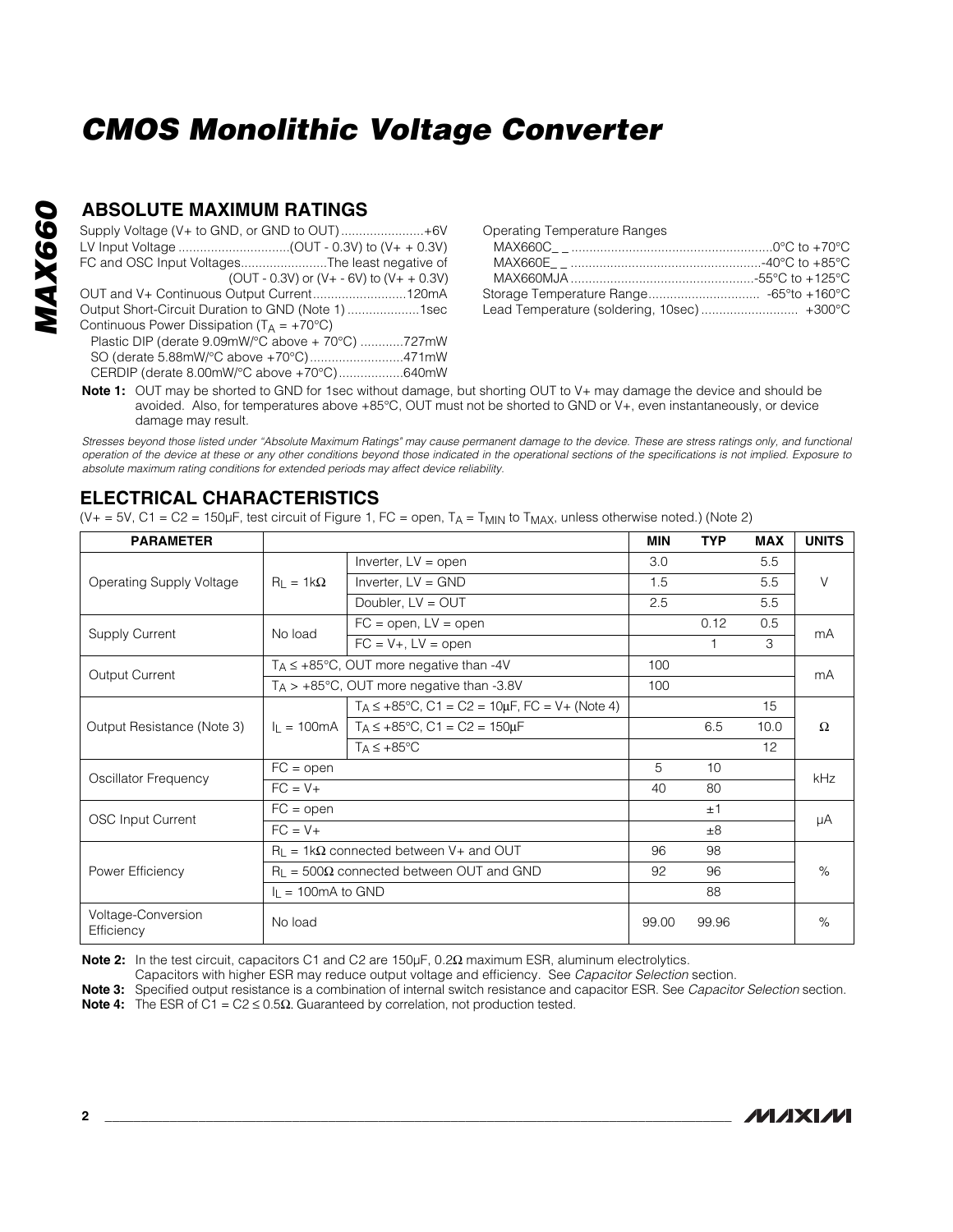All curves are generated using the test circuit of Figure 1 with V+ =5V, LV = GND, FC = open, and  $T_A = +25^{\circ}C$ , unless otherwise noted. The charge-pump frequency is one-half the oscillator frequency. Test results are also valid for doubler mode with  $GND = +5V$ , LV = OUT, and OUT = 0V, unless otherwise noted; however, the input voltage is restricted to +2.5V to +5.5V.

#### *\_\_\_\_\_\_\_\_\_\_\_\_\_\_\_\_\_\_\_\_\_\_\_\_\_\_\_\_\_\_\_\_\_\_\_\_\_\_\_\_\_\_Typical Operating Characteristics*



*Figure 1. MAX660 Test Circuit*



*MAX660*

**MAX660**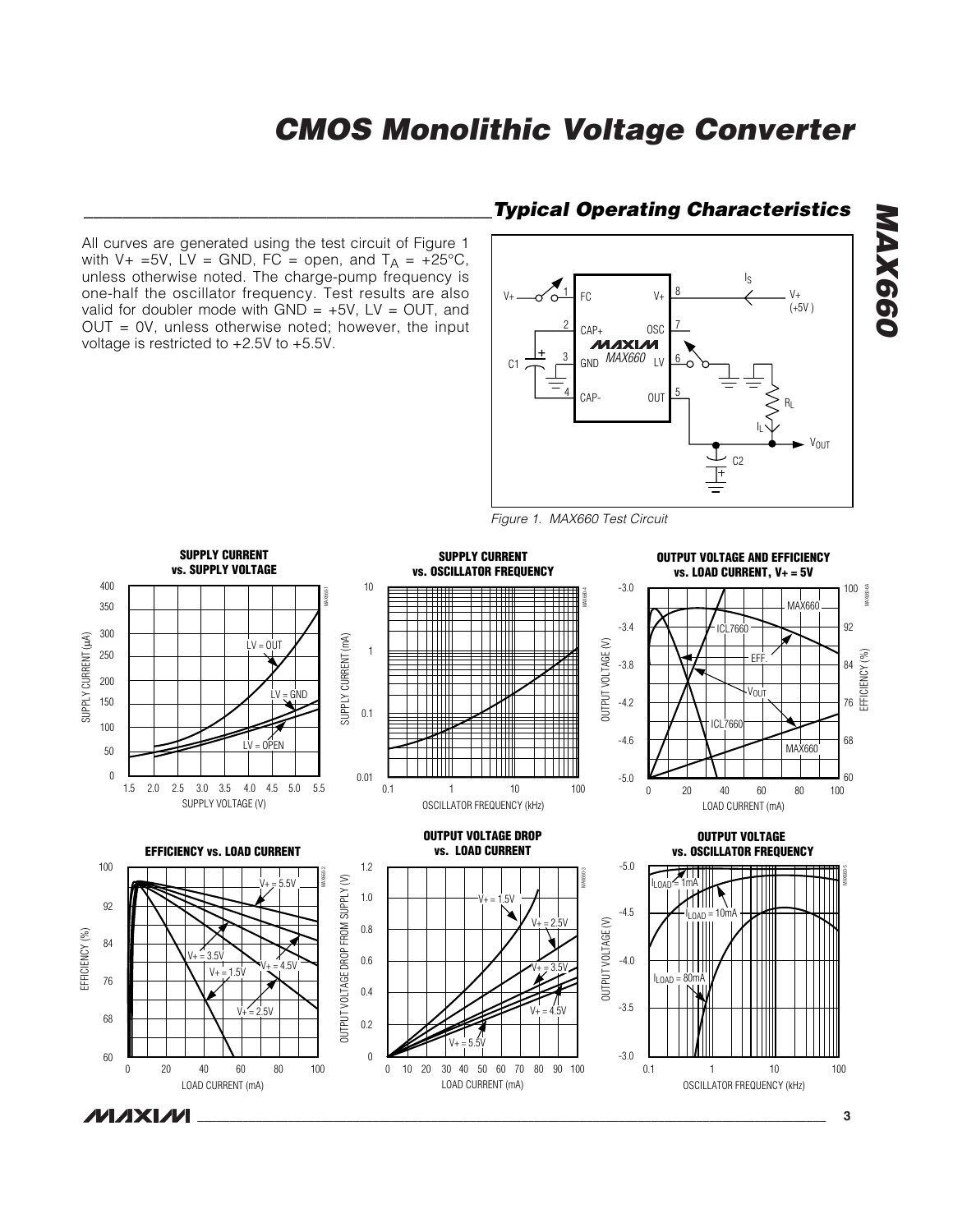

**MAX660** *MAX660*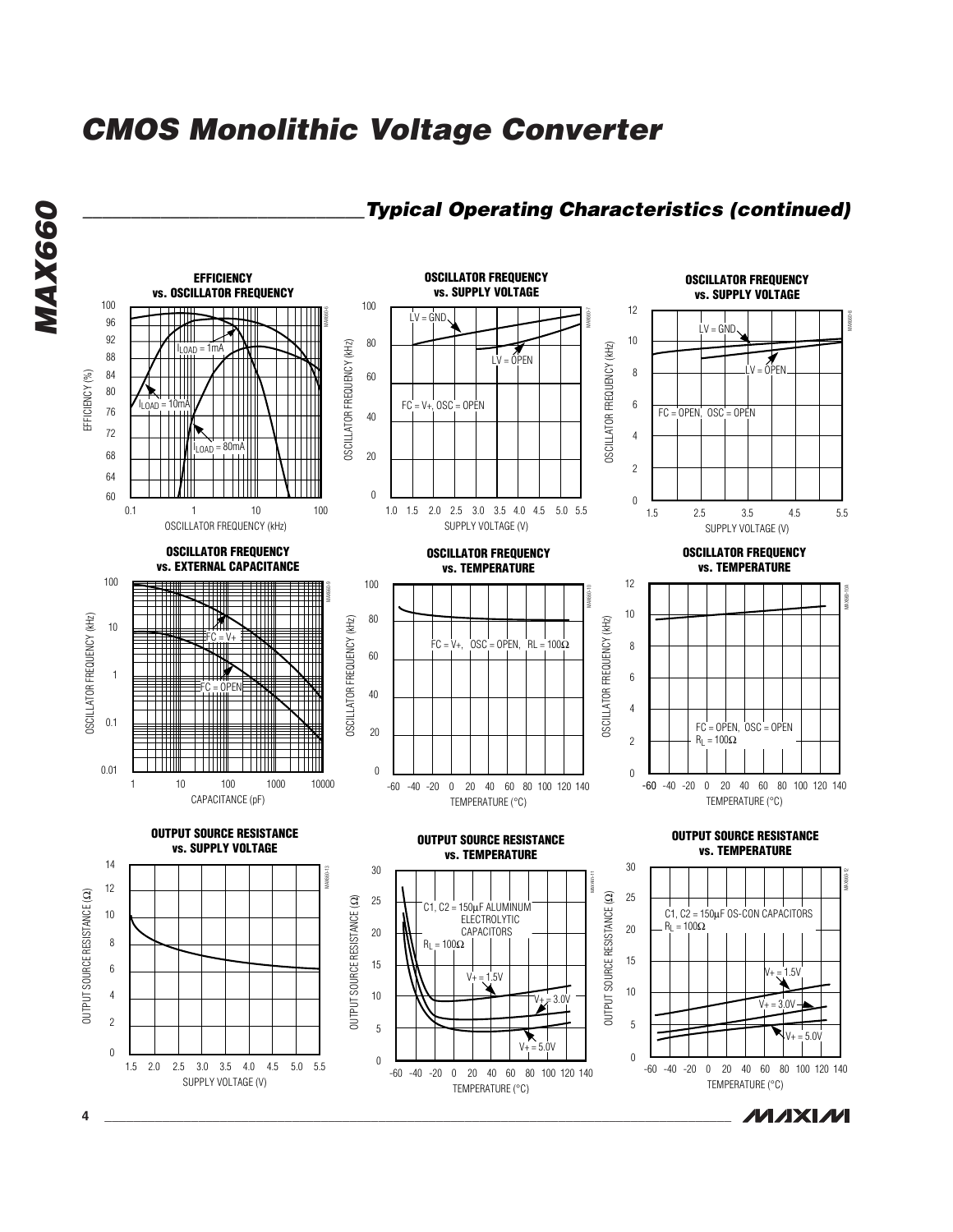

2.2 10 4.7 22 47 100 220 **V<sub>IN</sub>** = +4.5V, V<sub>OUT</sub> = -3.5V MAX660 CHART -02 0.33 1.0 2.0 CAPACITANCE (µF)  $FC = V +$  $OSC = OPEN$ **OUTPUT CURRENT vs. CAPACITANCE: VIN = +3.0V, VOUT = -2.4V** MAX660 CHART -04  $FC = V +$ OSC = OPEN

CAPACITANCE (µF)

| <b>Pin Description</b> |
|------------------------|
|                        |

|            |             | <b>FUNCTION</b>                                                                                                                                                                                                                                       |                                                                                |  |  |  |
|------------|-------------|-------------------------------------------------------------------------------------------------------------------------------------------------------------------------------------------------------------------------------------------------------|--------------------------------------------------------------------------------|--|--|--|
| <b>PIN</b> | <b>NAME</b> | <b>INVERTER</b>                                                                                                                                                                                                                                       | <b>DOUBLER</b>                                                                 |  |  |  |
|            | <b>FC</b>   | Frequency Control for internal oscillator, FC = open,<br>$f_{\text{OSC}} = 10$ kHz typ; FC = V+, $f_{\text{OSC}} = 80$ kHz typ (40kHz min),<br>FC has no effect when OSC pin is driven externally.                                                    | Same as Inverter                                                               |  |  |  |
| 2          | $CAP+$      | Charge-Pump Capacitor, Positive Terminal                                                                                                                                                                                                              | Same as Inverter                                                               |  |  |  |
| 3          | <b>GND</b>  | Power-Supply Ground Input                                                                                                                                                                                                                             | Power-Supply Positive Voltage Input                                            |  |  |  |
| 4          | CAP-        | Charge-Pump Capacitor, Negative Terminal                                                                                                                                                                                                              | Same as Inverter                                                               |  |  |  |
| 5          | OUT         | Output, Negative Voltage                                                                                                                                                                                                                              | Power-Supply Ground Input                                                      |  |  |  |
| 6          | LV          | Low-Voltage Operation Input. Tie LV to GND when input<br>voltage is less than 3V. Above 3V, LV may be connected to<br>GND or left open; when overdriving OSC, LV must be<br>connected to GND.                                                         | LV must be tied to OUT for all input<br>voltages.                              |  |  |  |
| 7          | <b>OSC</b>  | Oscillator Control Input. OSC is connected to an internal<br>15pF capacitor. An external capacitor can be added to slow<br>the oscillator. Take care to minimize stray capacitance. An<br>external oscillator may also be connected to overdrive OSC. | Same as Inverter; however, do not over-<br>drive OSC in voltage-doubling mode. |  |  |  |
| 8          | $V +$       | Power-Supply Positive Voltage Input                                                                                                                                                                                                                   | Positive Voltage Output                                                        |  |  |  |

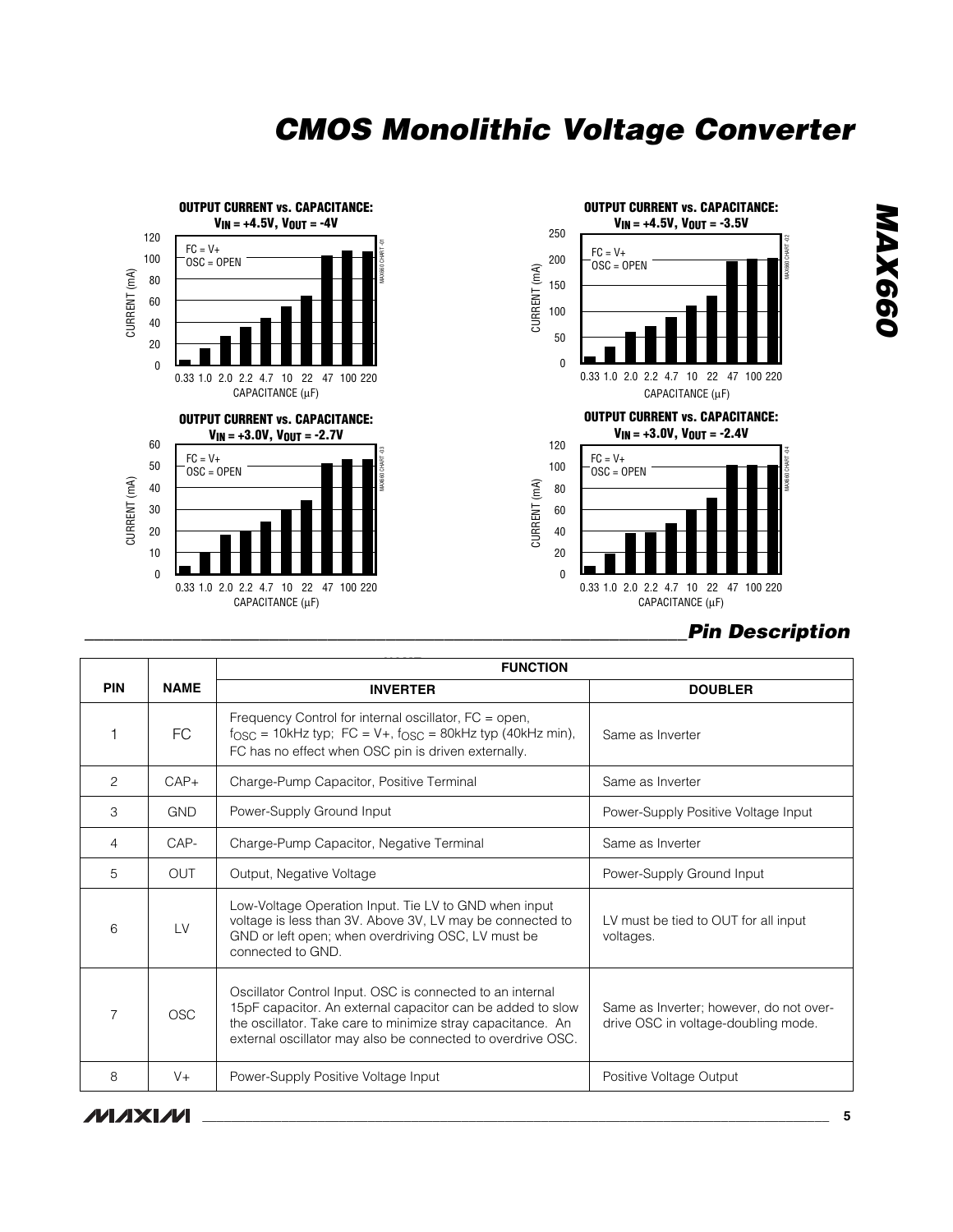#### *\_\_\_\_\_\_\_\_\_\_\_\_\_\_Detailed Description*

The MAX660 capacitive charge-pump circuit either inverts or doubles the input voltage (see *Typical Operating Circuits*). For highest performance, low effective series resistance (ESR) capacitors should be used. See *Capacitor Selection* section for more details.

When using the inverting mode with a supply voltage less than 3V, LV must be connected to GND. This bypasses the internal regulator circuitry and provides best performance in low-voltage applications. When using the inverter mode with a supply voltage above 3V, LV may be connected to GND or left open. The part is typically operated with LV grounded, but since LV may be left open, the substitution of the MAX660 for the ICL7660 is simplified. LV must be grounded when overdriving OSC (*see Changing Oscillator Frequency* section). Connect LV to OUT (for any supply voltage) when using the doubling mode.

#### *\_\_\_\_\_\_\_\_\_\_Applications Information*

#### *Negative Voltage Converter*

The most common application of the MAX660 is as a charge-pump voltage inverter. The operating circuit uses only two external capacitors, C1 and C2 (see *Typical Operating Circuits*).

Even though its output is not actively regulated, the MAX660 is very insensitive to load current changes. A typical output source resistance of 6.5Ω means that with an input of +5V the output voltage is -5V under light load, and decreases only to -4.35V with a load of 100mA. Output source resistance vs. temperature and supply voltage are shown in the *Typical Operating Characteristics* graphs.

Output ripple voltage is calculated by noting the output current supplied is solely from capacitor C2 during

**Table 1. Single-Output Charge Pumps**

one-half of the charge-pump cycle. This introduces a peak-to-peak ripple of:

$$
V_{RIPPLE} = \frac{I_{OUT}}{2(f_{PUMP}) (C2)} + I_{OUT} (ESR_{C2})
$$

For a nominal f $P$ UMP of 5kHz (one-half the nominal 10kHz oscillator frequency) and  $C2 = 150 \mu F$  with an ESR of 0.2Ω, ripple is approximately 90mV with a 100mA load current. If C2 is raised to 390µF, the ripple drops to 45mV.

#### *Positive Voltage Doubler*

The MAX660 operates in the voltage-doubling mode as shown in the *Typical Operating Circuit.* The no-load output is  $2 \times V_{IN}$ .

#### *Other Switched-Capacitor Converters*

Please refer to Table 1, which shows Maxim's chargepump offerings.

#### *Changing Oscillator Frequency*

Four modes control the MAX660's clock frequency, as listed below:

| FC                    | OSC                   | <b>Oscillator Frequency</b>              |
|-----------------------|-----------------------|------------------------------------------|
| Open                  | Open                  | 10kHz                                    |
| $FC = V +$            | Open                  | 80kHz                                    |
| Open or<br>$FC = V +$ | External<br>Capacitor | See Typical Operating<br>Characteristics |
| Open                  | External<br>Clock     | <b>External Clock Frequency</b>          |

When FC and OSC are unconnected (open), the oscillator runs at 10kHz typically. When FC is connected to V+, the charge and discharge current at OSC changes from 1.0µA to 8.0µA, thus increasing the oscillator

|                          | <b>MAX828</b> | <b>MAX829</b> | <b>MAX860</b>                 | <b>MAX861</b>                                                    | <b>MAX660</b>             | <b>MAX1044</b> | ICL7662       | <b>ICL7660</b>       |
|--------------------------|---------------|---------------|-------------------------------|------------------------------------------------------------------|---------------------------|----------------|---------------|----------------------|
| Package                  | SOT 23-5      | SOT 23-5      | SO-8.<br>uMAX                 | SO-8.<br>uMAX                                                    | $SO-8$                    | SO-8.<br>uMAX  | $SO-8$        | SO-8.<br><b>µMAX</b> |
| Op. Current<br>(typ, mA) | 0.06          | 0.15          | 0.2 at 6kHz,<br>0.6 at 50kHz, | 0.3 at 13kHz,<br>1.1 at 100kHz.<br>1.4 at 130kHz   2.5 at 250kHz | 0.12 at 5kHz,<br>at 40kHz | 0.03           | 0.25          | 0.08                 |
| Output $\Omega$<br>(typ) | 20            | 20            | 12                            | 12                                                               | 6.5                       | 6.5            | 125           | 55                   |
| Pump Rate<br>(kHz)       | 12            | 35            | 6, 50, 130                    | 13, 100, 150                                                     | 5, 40                     | 5              | 10            | 10                   |
| Input $(V)$              | 1.25 to 5.5   | 1.25 to 5.5   | 1.5 to $5.5$                  | 1.5 to 5.5                                                       | 1.5 to $5.5$              | 1.5 to 10      | $1.5$ to $10$ | 1.5 to 10            |

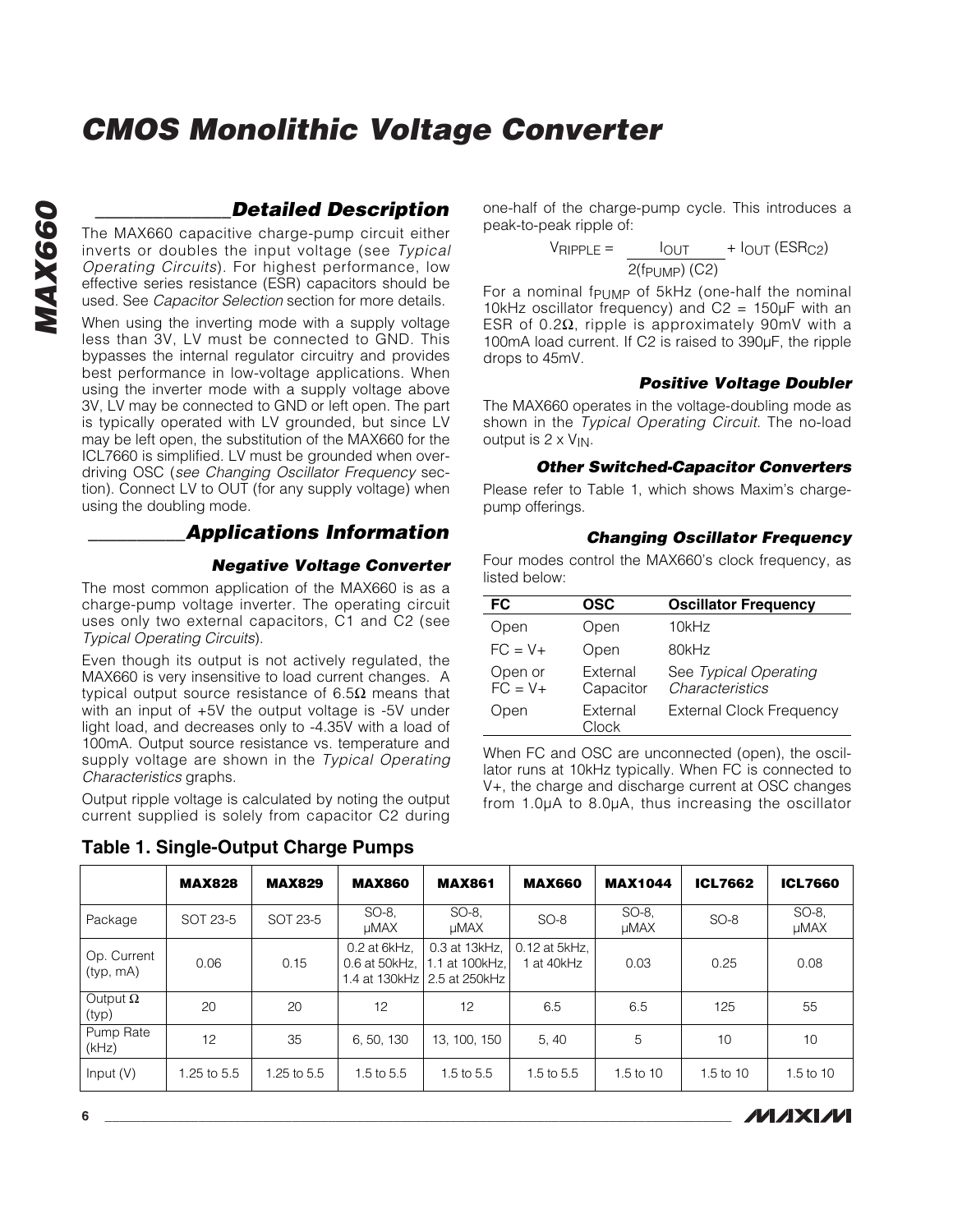frequency eight times. In the third mode, the oscillator frequency is lowered by connecting a capacitor between OSC and GND. FC can still multiply the frequency by eight times in this mode, but for a lower range of frequencies (see *Typical Operating Characteristics*).

In the inverter mode, OSC may also be overdriven by an external clock source that swings within 100mV of V+ and GND. Any standard CMOS logic output is suitable for driving OSC. When OSC is overdriven, FC has no effect. Also, LV must be grounded when overdriving OSC. Do not overdrive OSC in voltage-doubling mode.

**Note:** In all modes, the frequency of the signal appearing at CAP+ and CAP- is one-half that of the oscillator. Also, an undesirable effect of lowering the oscillator frequency is that the effective output resistance of the charge pump increases. This can be compensated by increasing the value of the charge-pump capacitors (see *Capacitor Selection* section and *Typical Operating Characteristics*).

In some applications, the 5kHz output ripple frequency may be low enough to interfere with other circuitry. If desired, the oscillator frequency can then be increased through use of the FC pin or an external oscillator as described above. The output ripple frequency is onehalf the selected oscillator frequency. Increasing the clock frequency increases the MAX660's quiescent current, but also allows smaller capacitance values to be used for C1 and C2.

#### *\_\_\_\_\_\_\_\_\_\_\_\_\_\_\_\_Capacitor Selection*

Three factors (in addition to load current) affect the MAX660 output voltage drop from its ideal value:

- 1) MAX660 output resistance
- 2) Pump (C1) and reservoir (C2) capacitor ESRs
- 3) C1 and C2 capacitance

The voltage drop caused by MAX660 output resistance is the load current times the output resistance. Similarly, the loss in C2 is the load current times C2's ESR. The loss in C1, however, is larger because it handles currents that are greater than the load current during charge-pump operation. The voltage drop due to C1 is therefore about four times C1's ESR multiplied by the load current. Consequently, a low (or high) ESR capacitor has a much greater impact on performance for C1 than for C2.

Generally, as the pump frequency of the MAX660 increases, the capacitance values required to maintain comparable ripple and output resistance diminish proportionately. The curves of Figure 2 show the total circuit



*Figure 2. Total Output Source Resistance vs. C1 and C2 Capacitance (C1 = C2)*

output resistance for various capacitor values (the pump and reservoir capacitors' values are equal) and oscillator frequencies. These curves assume 0.25Ω capacitor ESR and a 5.25Ω MAX660 output resistance, which is why the flat portion of the curve shows a 6.5Ω (R<sub>O</sub> MAX660 + 4 ( $ESR<sub>C1</sub>$ ) +  $ESR<sub>C2</sub>$ ) effective output resistance. Note:  $R<sub>Ω</sub> = 5.25Ω$  is used, rather than the typical 6.5Ω, because the typical specification includes the effect of the ESRs of the capacitors in the test circuit.

In addition to the curves in Figure 2, four bar graphs in the *Typical Operating Characteristics* show output current for capacitances ranging from 0.33µF to 220µF. Output current is plotted for inputs of 4.5V (5V-10%) and 3.0V (3.3V-10%), and allow for 10% and 20% output droop with each input voltage. As can be seen from the graphs, the MAX660 6.5Ω series resistance limits increases in output current vs. capacitance for values much above 47µF. Larger values may still be useful, however, to reduce ripple.

To reduce the output ripple caused by the charge pump, increase the reservoir capacitor C2 and/or reduce its ESR. Also, the reservoir capacitor must have low ESR if filtering high-frequency noise at the output is important.

Not all manufacturers guarantee capacitor ESR in the range required by the MAX660. In general, capacitor ESR is inversely proportional to physical size, so larger capacitance values and higher voltage ratings tend to reduce ESR.



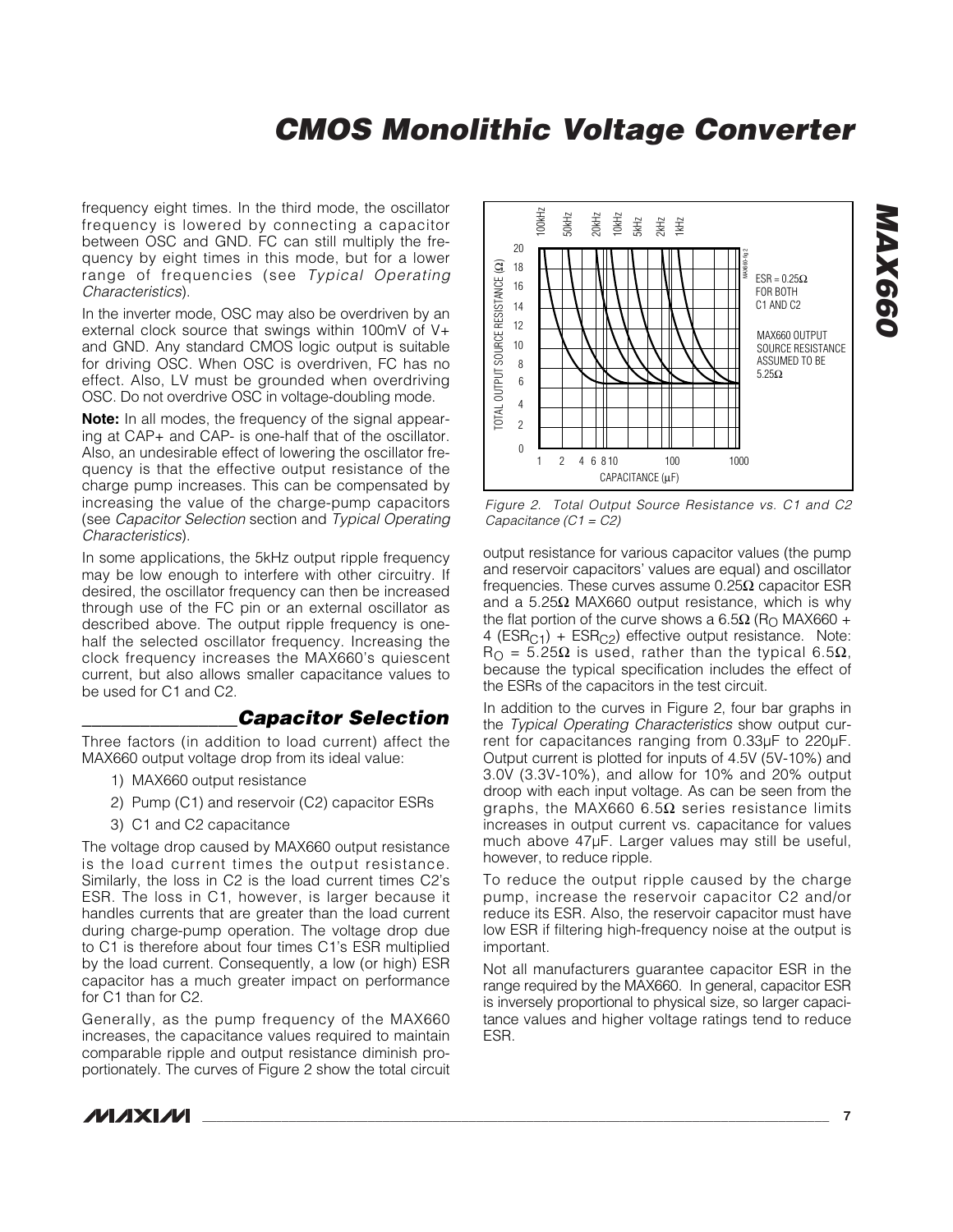The following is a list of manufacturers who provide low-ESR electrolytic capacitors:

| Manufacturer/<br><b>Series</b> | <b>Phone</b>       | Fax                | <b>Comments</b>                      |
|--------------------------------|--------------------|--------------------|--------------------------------------|
| <b>AVX TPS Series</b>          | (803) 946-0690     | (803) 626-3123     | Low-ESR<br>tantalum SMT              |
| <b>AVX TAG Series</b>          | $(803)$ 946-0690   | (803) 626-3123     | Low-cost<br>tantalum SMT             |
| Matsuo 267 Series              | (714) 969-2491     | (714) 960-6492     | Low-cost<br>tantalum SMT             |
| Sprague 595<br>Series          | $(603)$ 224-1961   | $(603)$ 224-1430   | Aluminum elec-<br>trolytic thru-hole |
| Sanyo MV-GX<br>Series          | $(619) 661 - 6835$ | $(619) 661 - 1055$ | Aluminum elec-<br>trolytic SMT       |
| Sanyo CV-GX<br>Series          | $(619) 661 - 6835$ | $(619) 661 - 1055$ | Aluminum elec-<br>trolytic thru-hole |
| Nichicon PL<br>Series          | (847) 843-7500     | (847) 843-2798     | Low-ESR<br>tantalum SMT              |
| United Chemi-Conl<br>(Marcon)  | (847) 696-2000     | (847) 696-9278     | Ceramic SMT                          |
| TDK                            | (847) 390-4373     | (847) 390-4428     | Ceramic SMT                          |

*Cascading Devices*

To produce larger negative multiplication of the initial supply voltage, the MAX660 may be cascaded as shown in Figure 3. The resulting output resistance is approximately equal to the sum of the individual MAX660  $R<sub>OUT</sub>$  values. The output voltage, where n is an integer representing the number of devices cascaded, is defined by  $V_{\text{OUT}} = -n (V_{\text{IN}})$ .

#### *Paralleling Devices*

Paralleling multiple MAX660s reduces the output resistance. As illustrated in Figure 4, each device requires its own pump capacitor C1, but the reservoir capacitor C2 serves all devices. The value of C2 should be increased by a factor of n, where n is the number of devices. Figure 4 shows the equation for calculating output resistance.



*Figure 3. Cascading MAX660s to Increase Output Voltage*



*Figure 4. Paralleling MAX660s to Reduce Output Resistance*

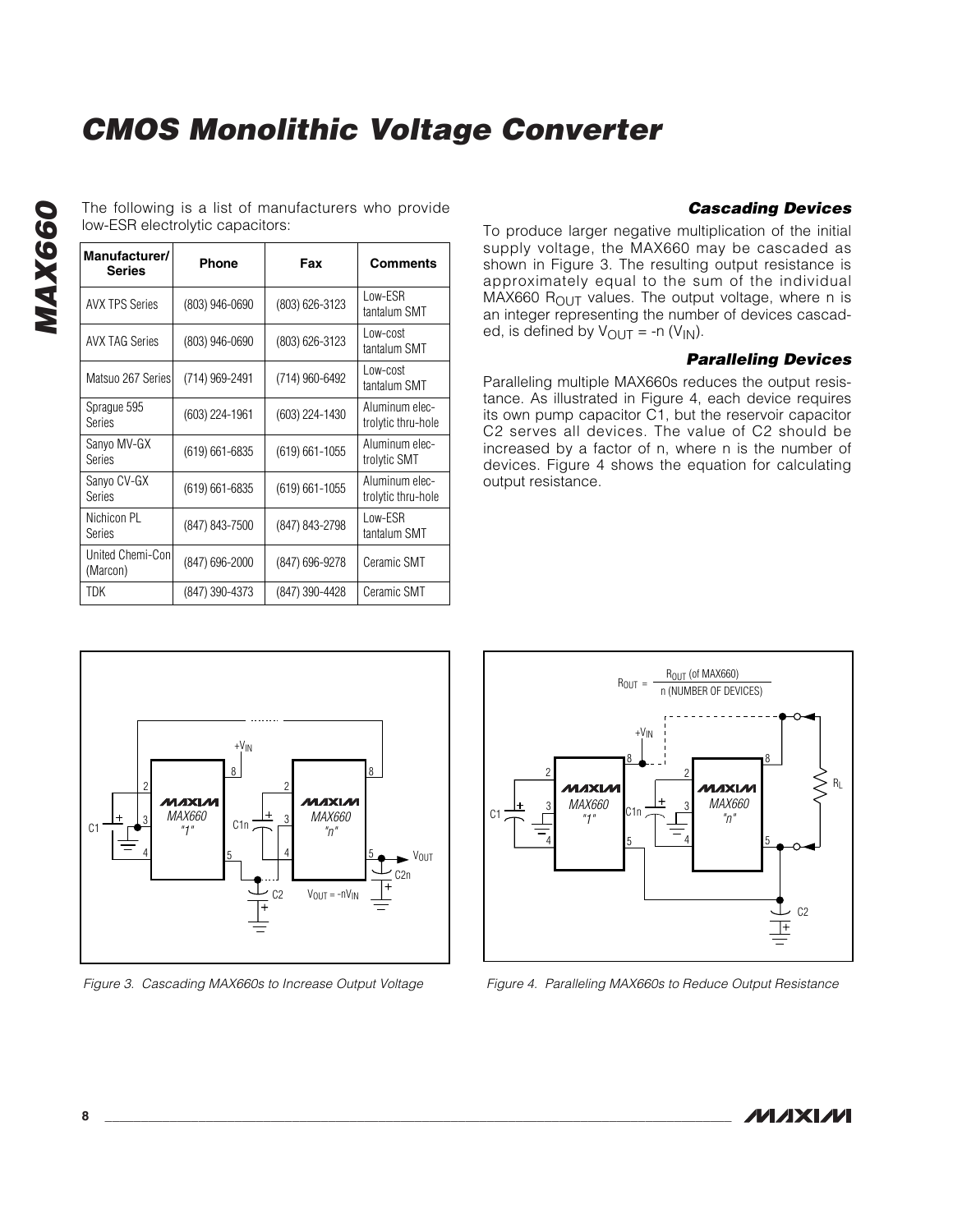#### *Combined Positive Supply Multiplication and Negative Voltage Conversion*

This dual function is illustrated in Figure 5. In this circuit, capacitors C1 and C3 perform the pump and reservoir functions respectively for generation of the negative voltage. Capacitors C2 and C4 are respectively pump and reservoir for the multiplied positive voltage. This circuit configuration, however, leads to higher source impedances of the generated supplies. This is due to the finite impedance of the common charge-pump driver.



*Figure 5. Combined Positive Multiplier and Negative Converter*



*MAX660 Figure 6. MAX660 generates a +5V regulated output from a 3V lithium battery and operates for 16 hours with a 40mA load.*

#### *MAXM*

# *MAX660* MAX660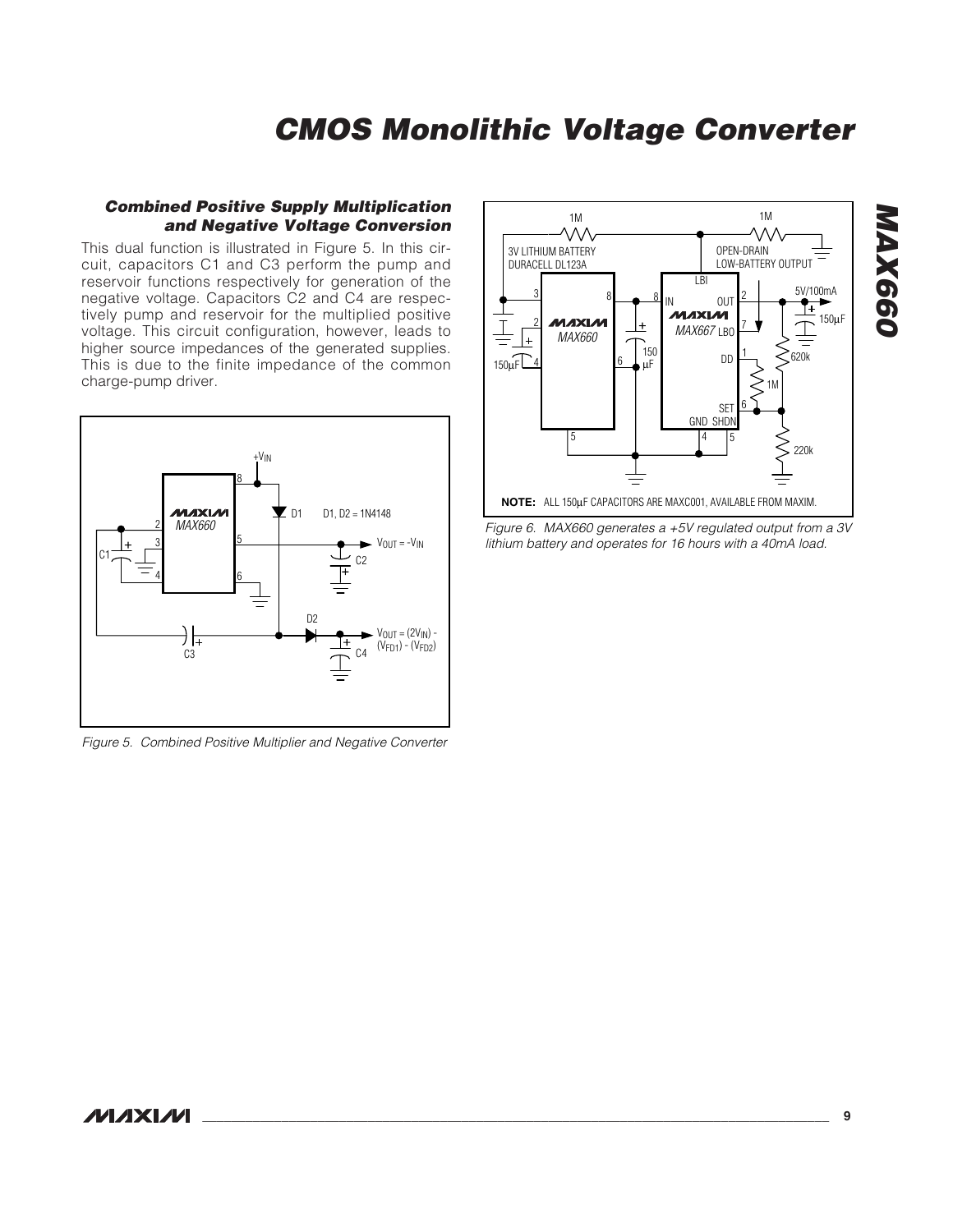

TRANSISTOR COUNT = 89 SUBSTRATE CONNECTED TO V+.



*MAX660*

**MAX660**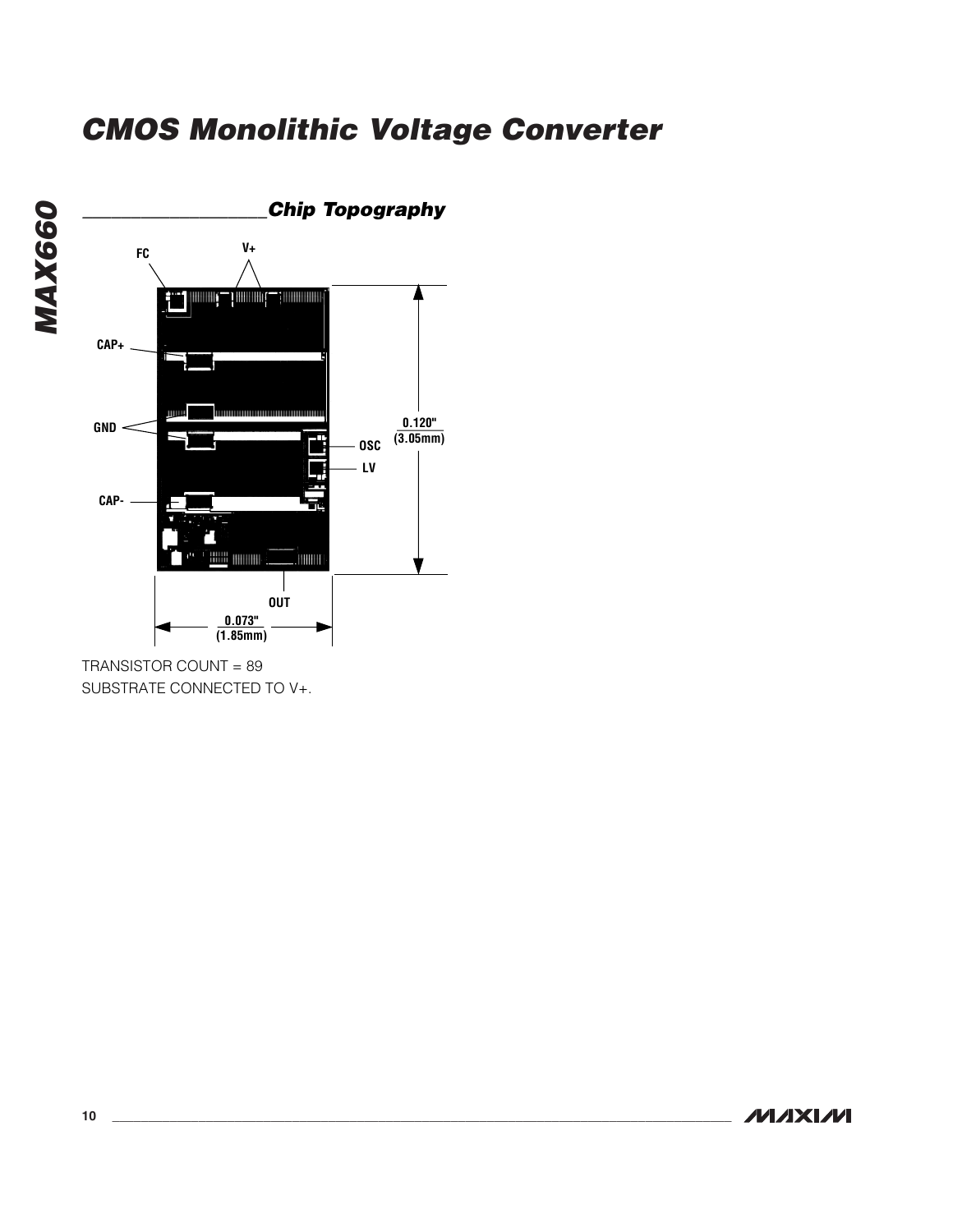#### *\_\_\_\_\_\_\_\_\_\_\_\_\_\_\_\_\_\_\_\_\_\_\_\_\_\_\_\_\_\_\_\_\_\_\_\_\_\_\_\_\_\_\_\_\_\_\_\_\_\_\_\_\_\_\_\_Package Information*



*MAX660* MAX660